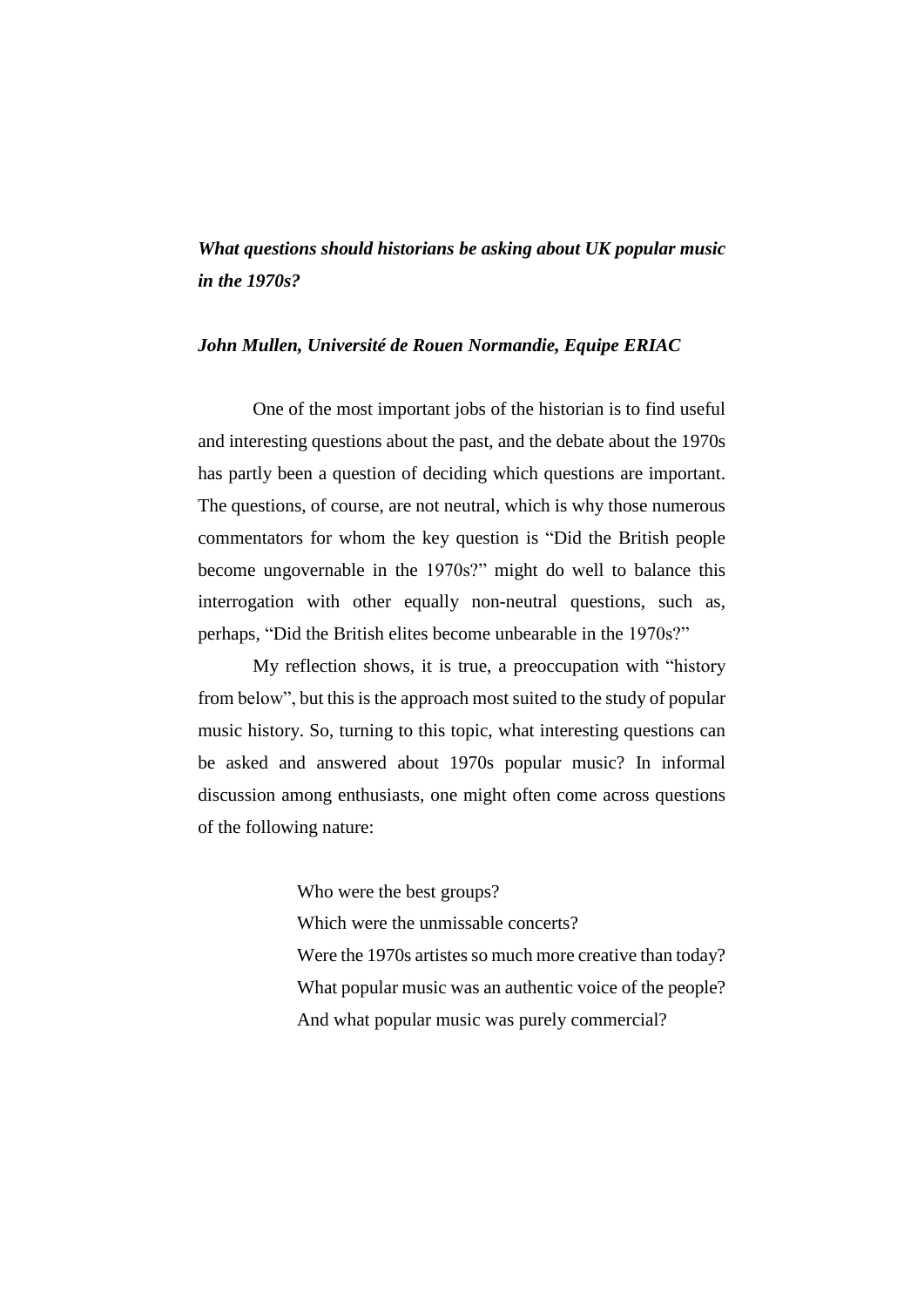These questions are generally too subjective or trivial to help us understand historical process. Serious rock magazines and critics often deal with another series of questions such as the following:

Which artistes influenced which other artistes? Which musical genres influenced which other genres? What can we know about the "pre-history" of new genres? How did the tradition of drumming or of rock guitar develop ?

These questions represent a "history of art" point of view. Their strength is that they can allow us to construct the popular music of the 1970s as a process of traditions, borrowings, collages and innovations. Many of the answers to such questions would enable us to trace histories of technological innovation, performance aesthetics, instrumentology, lyrical subject matter, use of voice and so on. The weakness of the questions, from the point of view of the historian, is that they examine the content of popular music separately from the rest of the history of society, and so ignore the links between people's music and their social and cultural lives. I will, then, be proposing other priorities.

#### **How can we study popular music?**

Studying popular music is not an easy task. Britain in the 1970s produced tens of thousands of songs and concerts; there were hundreds of groups who were important to millions of people. Further, the current genres of popular music were typically in a state of rapid flux. People who are well-informed about heavy metal can easily explain the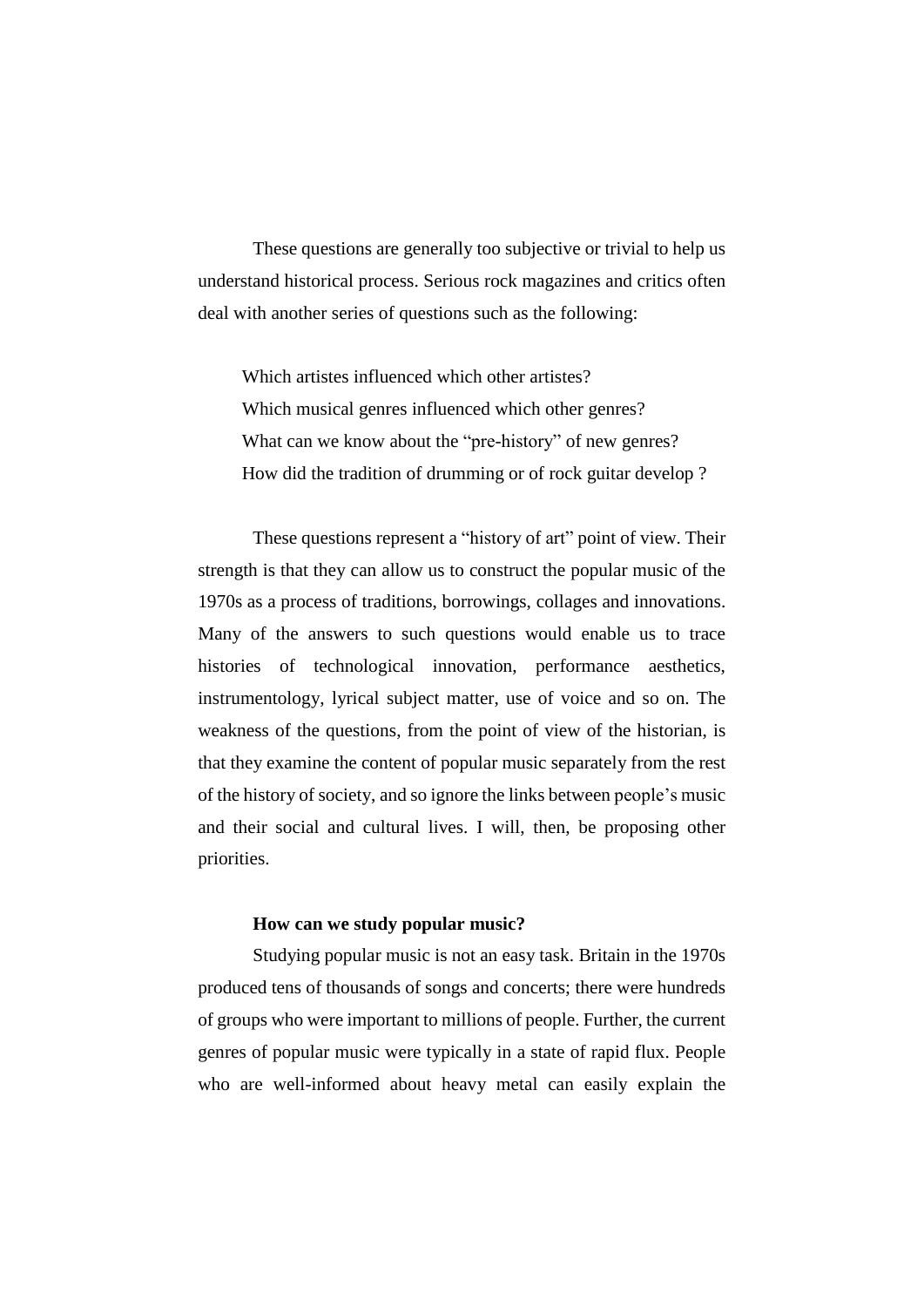differences between the repertoires and processes of 1972 and those of 1974. Anybody who knows punk rock well is aware that 1979 was quite different to 1977. The different subcultures (reggae, punk, metal or twotone) were as Roger Sabin pointed out, constantly mutating,<sup>1</sup> and their study is further complicated by the many different levels of engagement which were available to individuals. The result is that popular music history can be difficult to pin down.

# **Why study popular music?**

If we persist, it is for a reason. Fundamentally, it is because popular music is something which was and is tremendously important to millions of people. Popular music does not serve to **illustrate** history with a capital H, which happens elsewhere in panelled cabinet rooms and conference halls in windy seaside resorts, it is itself part of history. Popular music is something which allowed the expression both of generational and class rebellion and of teenage consumerism. It allowed the exploration of virtuosity, of ideas, of feelings and of fantasies. It was (and is) lived as something which "belonged to the people" and particularly to young people, culture for once which was not sanctioned by exams, which was not approved of by the school system (even better, it was often actively disapproved of). Further, popular music is a series of activities which allows immersive involvement: dancing, singing along, and dressing to genre, for example. In the forms which were dominant in the 1970s – essentially rock and reggae in all their varieties, it was transgressive and subversive. As the French scholar Claude Chastagner wrote: "Rock is subversive because of the place it leaves

<sup>1</sup> Roger Sabin (Ed.), *Punk Rock So What?,* London, Routledge, 1999, p.5.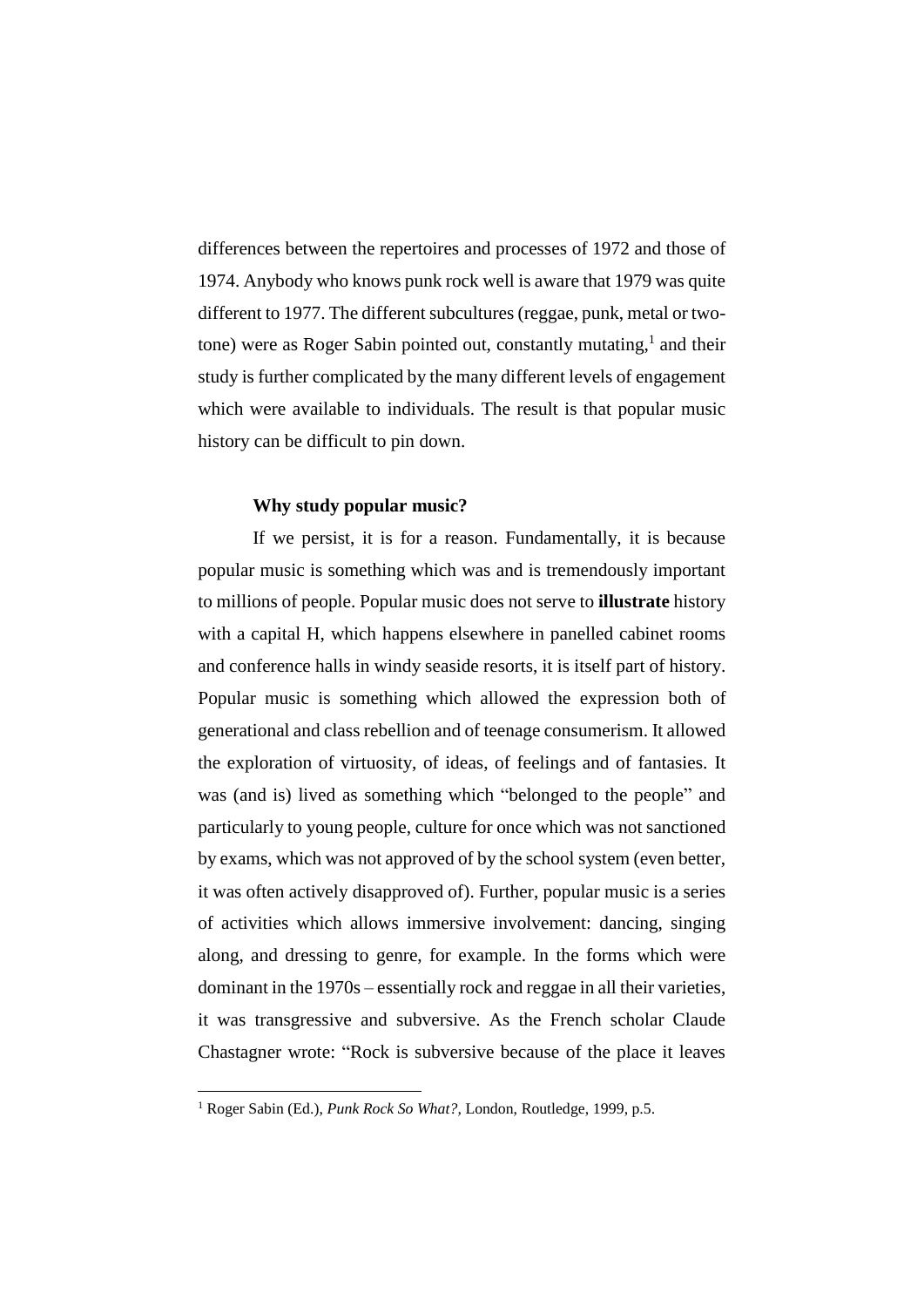for the unarticulated, for the raw sound and the undocile body, because of the place it leaves for everything which dominant culture formsreject in the name of culture".<sup>2</sup>

Furthemore, the pop song has particular advantages as a form of artistic expression. It is very short: generally three minutes, is very accessible and does not require a large amount of capital to produce. The technology needed was getting cheaper in the 1970s. All this means it can say and mean things which are not intended to last. It can express just one musical idea, just one poetic idea or just one political idea. It is easy to memorize and thus can have substantial psychological effect since it can be repeated all day long, which is not the case with a novel or film.

If those are some of popular music's major characteristics, I would like to go on to the first of my priority questions: What did people do with popular music in the 1970s? What role did popular music have in people's lives?

Popular music is not just a collection of texts and music, but a series of mass activities. What were the main aspects of this in the 1970s? The buying of vinyl records was certainly at the centre of popular music culture. In the early seventies, a "single" with two songs on it cost around 45 pence (the cost of five loaves of bread or about 45 minutes of work at the national average wage); an album cost four times as much. Changes in housing and smaller family sizes during the post-

<sup>&</sup>lt;sup>2</sup> "Le rock est subversif par la place qu'il octroie à l'inarticulé, à l'informulé, au son brut et au corps indocile, à tout ce que les formes culturelles dominantes rejettent au nom de la culture." Claude Chastagner, *De la culture rock*. Paris: Presses Universitaires de France, 2011, p. 83.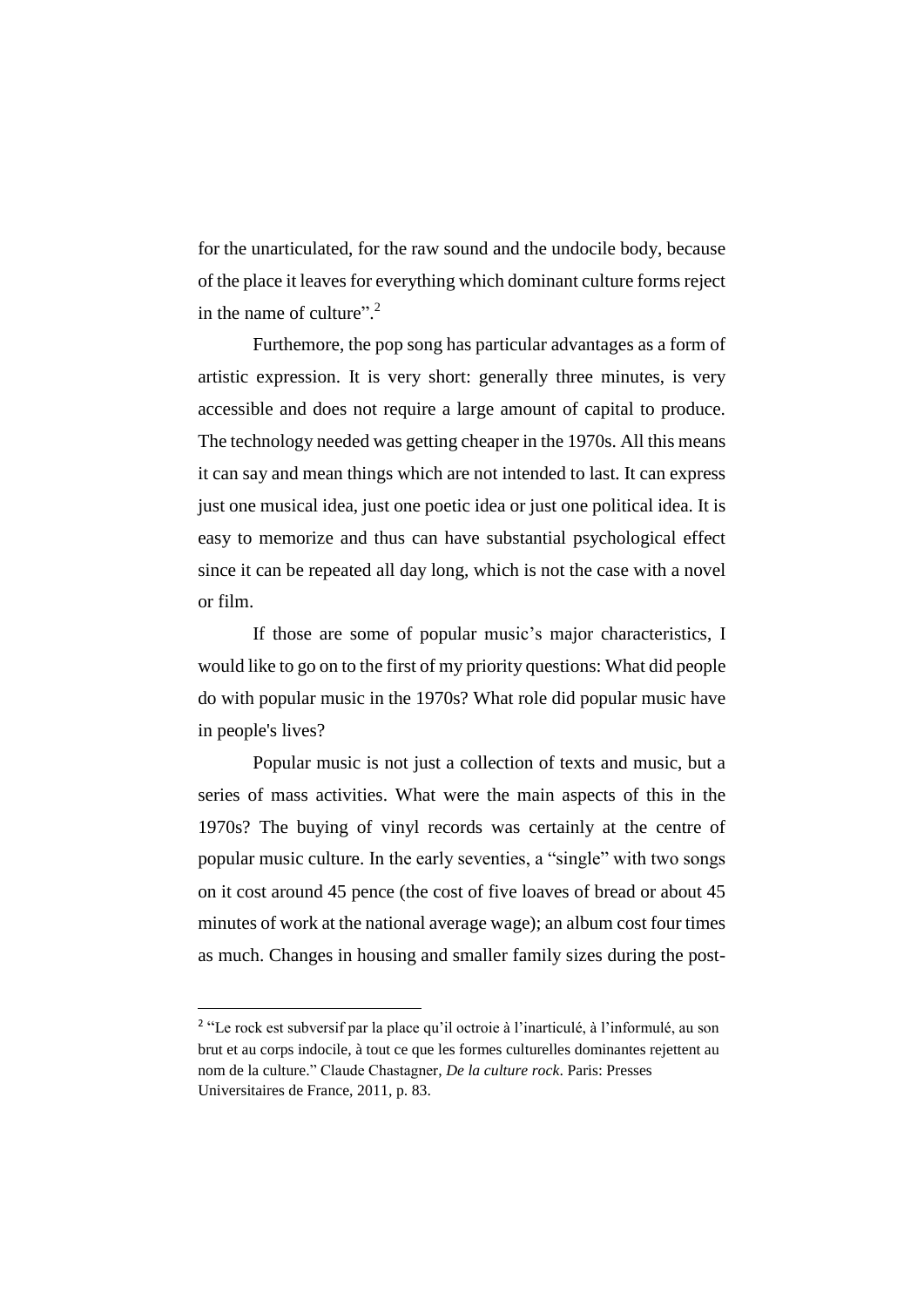war boom, as well as a certain prosperity, meant that ever more teenagers had their own bedrooms, equipped with a mono or stereo record player. The generalization of the cassette recorder allowed cheap sharing of music between friends, recording of unlimited amounts of music from the radio, and the development of the mix-tape.

With the rise of different variations on the **cassette deck**, adults could, for the first time, in the 1970s, listen to music they had chosen, in their cars.<sup>3</sup> When not in a car, silence was generally the rule, although the marketing of the boom box or "*ghetto blaster*", in the middle of the decade, allowed streetwise youth to listen to and advertise the music they loved.

**Radio disc jockeys** on all-music radio were becoming more central. BBC Radio had reorganized itself completely in 1967, giving rise to Radio 1 (playing all new music) and Radio 2 (playing popular music from the previous 25 years). It was highly successful: in factories, lorry cabs, workshops or sorting offices across the country, the radio was never switched off, and audience participation was ensured by the playing of requests, dedications and pop quizzes.<sup>4</sup>

People, in particularly young men, formed thousands of **music groups**, particularly in the second half of the decade. This process was much aided by the availability of rooms in pubs to play in, to small audiences. Forming one's own group was an important part of the ethics of punk: self-expression and spontaneity being key values. Famously, a punk fanzine, *Sideburns,* illustrated the fingering of three guitar chords,

<sup>&</sup>lt;sup>3</sup> In 1970, half of all households owned a car.

<sup>4</sup> A short unofficial but useful history of the channel can be found at

[http://www.radiorewind.co.uk/radio1/history\\_of\\_radio\\_1\\_details.htm](http://www.radiorewind.co.uk/radio1/history_of_radio_1_details.htm)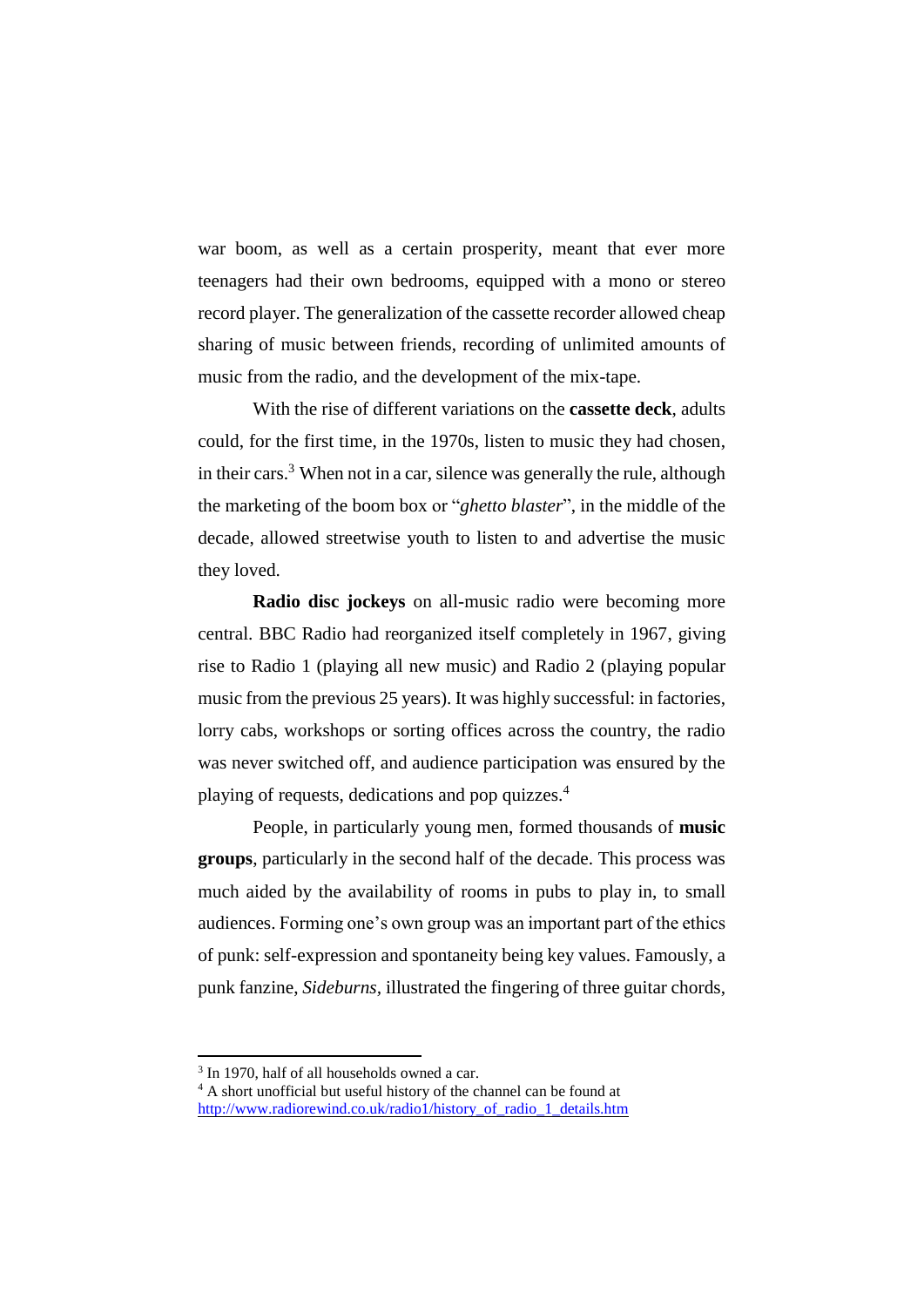with the following caption: "This is a chord, this is another, this is a third. Now form a band."

The period also saw a rapid increase in the number of **music festivals** in Britain. The first music festivals we would recognize as such were 1950s jazz festivals, offering innovative music, holiday freedom and a considerable amount of alcohol, but perhaps above all, offering a community feeling very different from that of the traditional neighbourhood. The places people lived and worked were being transformed by the rise of the new industries and of white-collar jobs. Young people were staying longer in education; average age at marriage was rising. Transport was easier, with hitchhiking very popular among the young. The festival offered an atmosphere of freedom different from the still very much rules-driven world of the streets where everyone knew everyone else, or of the dance hall with its foxtrots, two steps and "excuse-me dances".

The festival was a celebration of collective hedonism and novelty. When in 1974, Edward Heath was appealing to the spirit of the Blitz and of patriotic stoicism to help him through the crisis, many young adults preferred the mud and excitement of escape to a music festival.

After the legendary Woodstock festival in the USA in 1969, free festivals sprung up in Britain, such as the Glastonbury Free Festival, in 1971. The Isle of Wight festival (in 1968, 1969 and 1970) was no doubt the first one that aimed at being commercially viable, and the organizers had tremendous difficulties dealing with the thousands of fans who had come without tickets on the basis that music festivals should be free.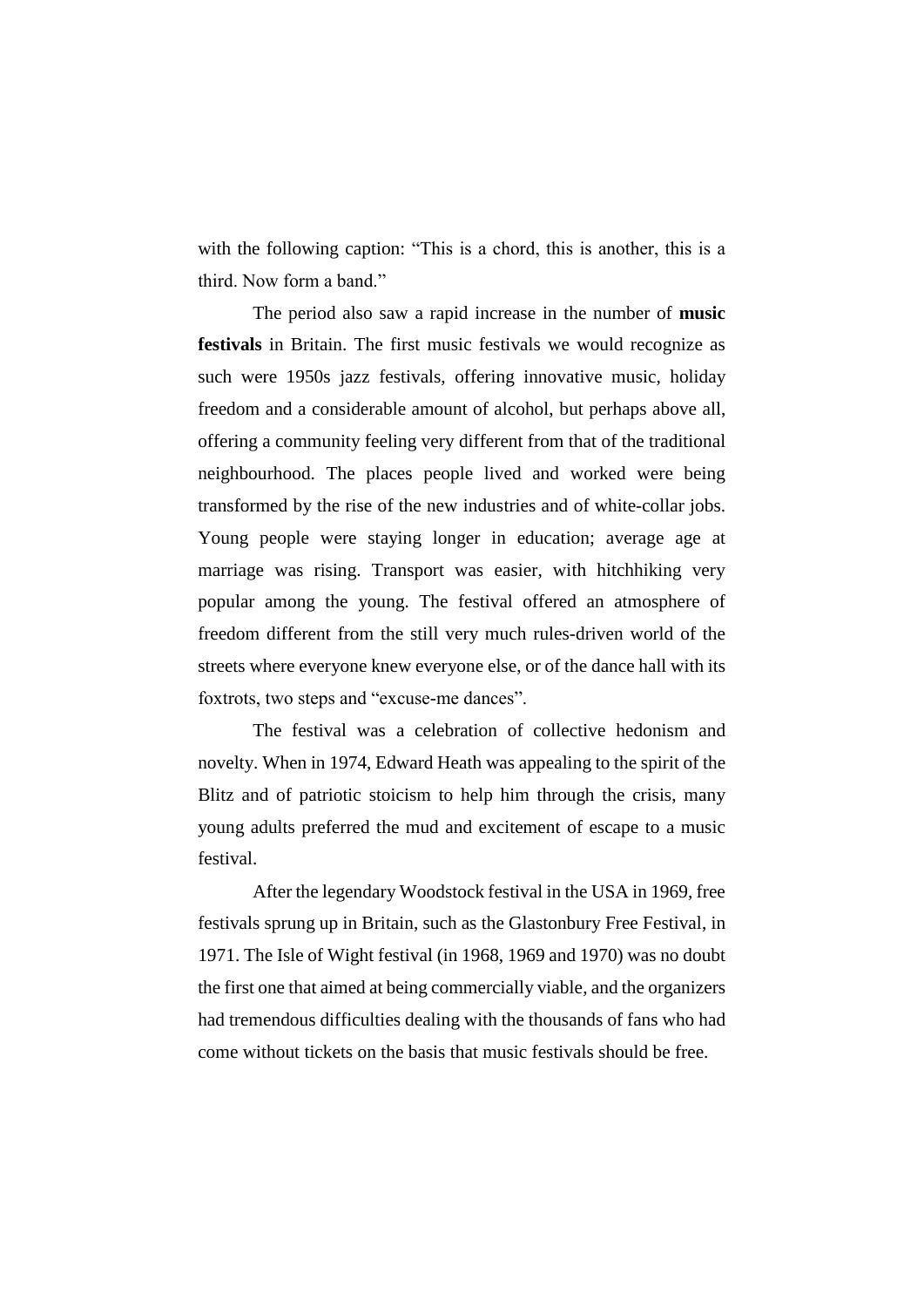Glastonbury symbolized that impression that festivals were about much more than music, both because it was, at this time, free (A 2017 ticket cost £228). But also, its location was chosen due to its closeness to the prehistoric site of Stonehenge. A return to spiritual roots was part of the attractions of Glastonbury, based on an invented history of Stonehenge, linking it to pagan druids. From Glastonbury festival, developed groups of New Age Travellers, who would tour the free festivals of Britain, making a meagre living selling home-made jewellery or other artisanal products. This hippy subculture was one example of the depth of identification with music and popular culture which became periodically possible from the 1960s on. One was no longer obliged to simply be "someone who likes punk music, mod music or heavy metal": one could "be" a mod in the 1960s or be a punk in the 1970s". Such levels of identification had in early periods been reserved to the artistes. In 1910 a singer might "be" a showman, but a member of the audience was just a member of the audience, and new musical forms such as ragtime could not produce highly active subcultures.

# **What voices can be heard in British popular music in the 1970s?**

To move on from collective music-related activities, we might interest ourselves in the source of the values and messages of 1970s popular music. Whose voices were being heard? Gendered voices and class voices come immediately to mind.

Certainly, the predominance of the male point of view in rock songs was an important aspect of 1970s popular music, as it was in other decades. Songwriters were almost all men, as were artistic managers.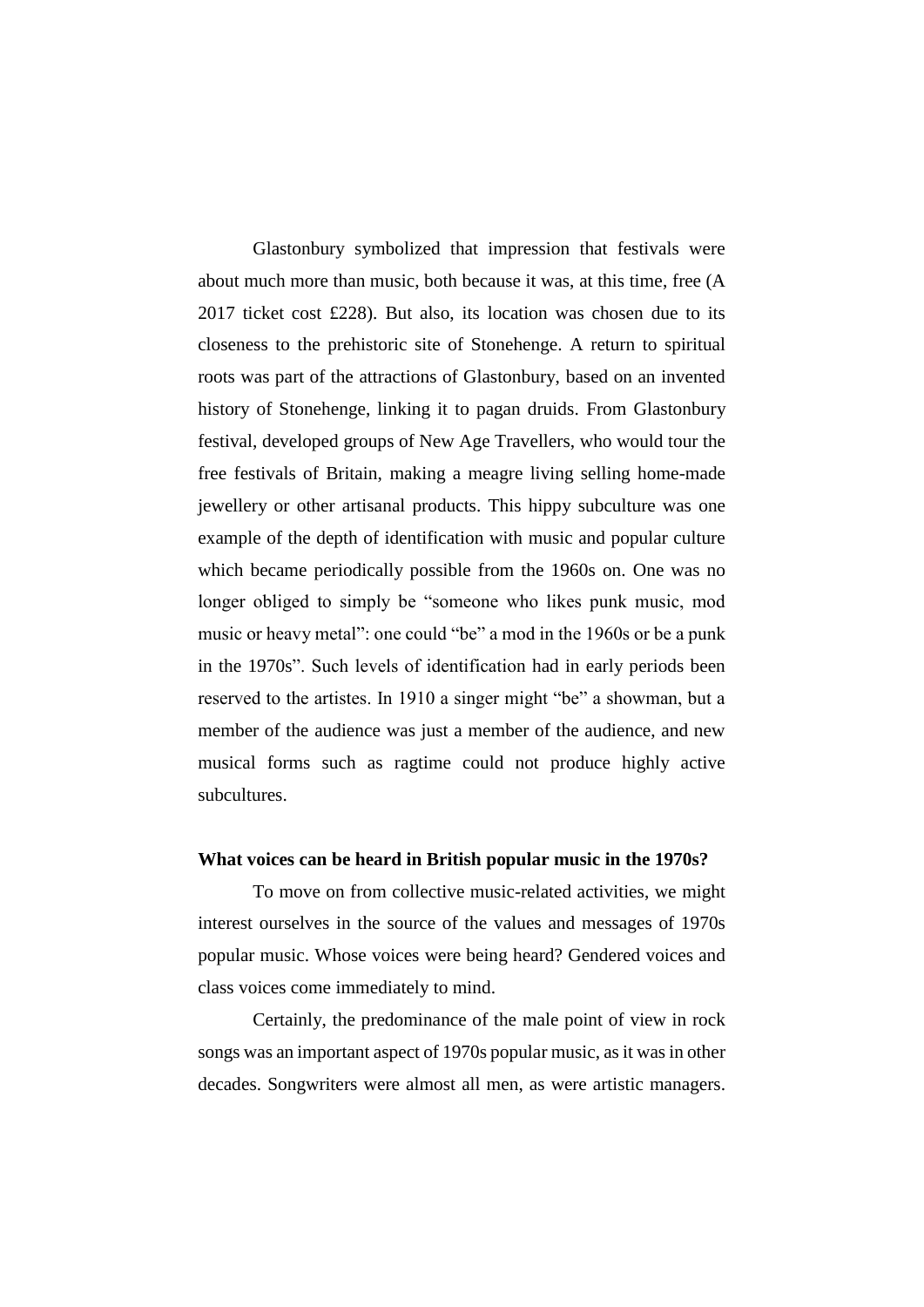Indeed, a key aspect of many of the popular music genres of the 1970s was their proposing of different ways of performing masculinity, in the new society which was emerging from challenges to rigid traditionalism, challenges coming from the new visibility of gays, from women's liberation movements, but also from the decline of manual work, the smaller families giving more space for women in the public sphere, and the rise of professions seen as "less virile".

Of course, many aspects of emotional experience in twentieth century society are similar for men and women, and so women could easily identify with many songs written by men and vice versa. Nevertheless, very frequently, clearly masculine preoccupations and fantasies are at the heart of rock lyrics.<sup>5</sup> This is not to say the female minority was not significant. Kate Bush,<sup>6</sup> Joan Armatrading,<sup>7</sup> Christine McVie (of Fleetwood Mac), Siouxsie (of Siouxsie and the Banshees) $<sup>8</sup>$ </sup> wrote songs well-known in the mainstream. Sandy Denny wrote and sang some of the milieu's favourite folk and folk-rock songs.<sup>9</sup> Poly Styrene, from punk band X-Ray Spex was another notable exception. The Slits and the Raincoats were bands built around women who made important contributions to post-punk music.

Suzie Quatro made a particular contribution as a glam rock style bass player and singer who took up many of the performance codes generally reserved to men: the low slung electric guitar, suggestive dominant sexual movements and growling voice.<sup>10</sup> Her example

 $\overline{\phantom{a}}$ 

<sup>5</sup> Wizzard's song "See My Baby Jive" will serve as a handy example.

<sup>6</sup> See her debut album *The Kick Inside* from 1978.

<sup>7</sup> See her debut album *Whatever's for Us* from 1978.

<sup>8</sup> See their debut album *The Scream* from 1978.

<sup>9</sup> See her first solo album *The North Star Grassman and the Ravens* from 1971.

<sup>&</sup>lt;sup>10</sup> Philip Auslander "I Wanna Be Your Man: Suzi Quatro's Musical Androgyny".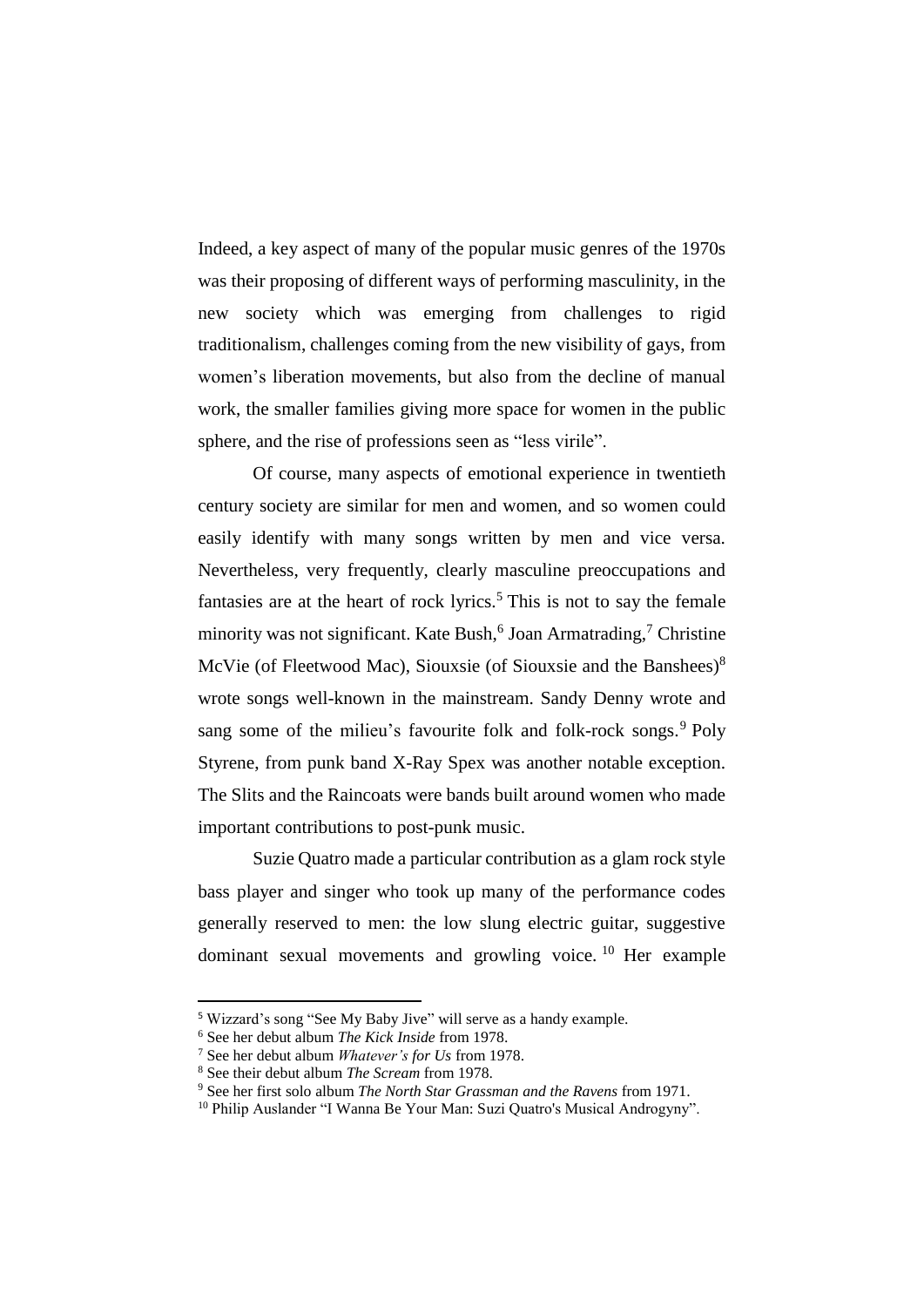showed that the attraction of movements and sounds generally associated with men could be more universal. This question of what was masculine, or even macho, about rock music and whether it was essentially so or could also be adapted to a wider set of identities and voices, was discussed in the women's liberation movement of the 1970s. The popular women's liberation magazine, *Spare Rib*, included manifestos, debates and analyses from "women in rock collectives" around the country. A "women in music" conference was held in 1973 by leading rock paper *Melody Maker*<sup>11</sup> In addition there were practical initiatives such as the founding, in the USA, of an all-woman recording company, Olivia Records, or a London distribution company for feminist records, Women's Revolutions per Minute, aiming at promoting "an autonomous music industry".<sup>12</sup>

If in the question of gender, it was the gender dominant in society whose voice was heard, in questions of class and ethnicity, popular music appears to have had more space for subaltern voices. Clearly the dark punk and other lyrics about unemployment, drink, alienation and violence appear as working-class voices, whereas reggae<sup>13</sup> gave considerable expression to non-white voices belonging to immigrants and descendants of Caribbean immigrants.

# **Why were new genres possible and what was new about them?**

Another important group of questions is about musical genre. To examine the myriad of popular songs of the decade, one is obliged

*Popular Music*, Vol. 23, No. 1 (Jan., 2004).

<sup>11</sup> *Spare Rib*, January 1974, p 44

<sup>12</sup> *Spare Rib* August 1979, p. 40.

 $13$  In addition to other forms such as Calypso less present in public debate.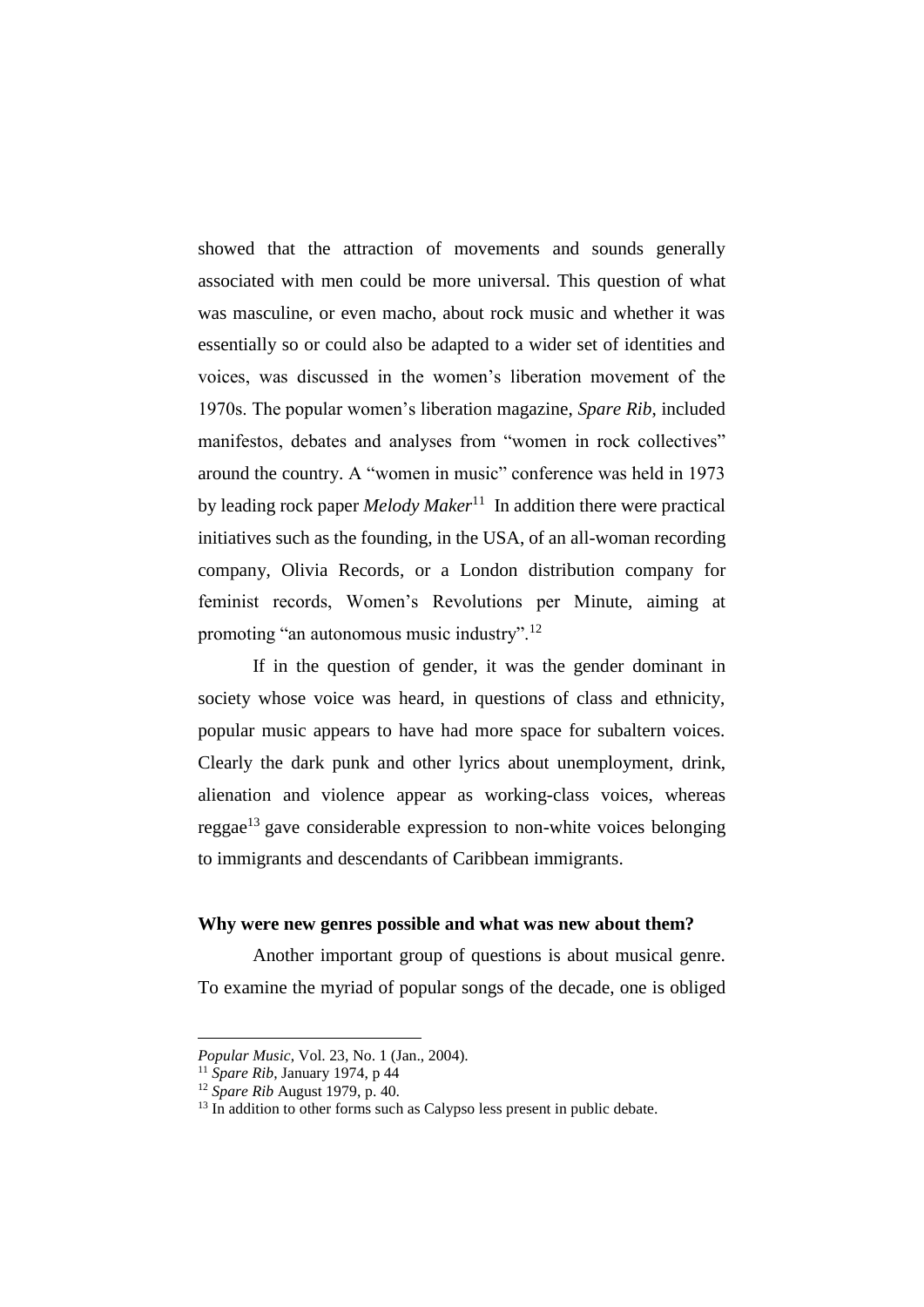to break them down into a smallish number of genres. For the 1970s, we habitually speak of such genres as glam rock, progressive rock, folk rock, punk, reggae, metal or synth pop. These categories by no means exhaust the mountain of vinyl which is seventies music, but they allow us to discuss certain innovatory trends.

**Glam rock** featured flamboyant or androgynous dressing and texts about love and partying or about fantasy.<sup>14</sup> The names of many stars – Wizzard, The Sweet, <sup>15</sup> The Glitter Band, Alvin Stardust – translate the atmosphere, while David Bowie was the key figure who finally transcended the genre.<sup>16</sup> The theatrical flamboyance of glam rock went further in individual self-expression than the rock and roll of the 1960s, and the ambiguous sexualities often celebrated were part of a longer trend to wider bounds of acceptability.

Glam rock, in underlining the fabricated stage image as play and as theatre (see for example Bowie's playing the character of Ziggy Stardust and later of Aladdin Sane), challenged an important ideological tradition of previous popular musical forms: that of authenticity. Honest down-to-earth authenticity was at the centre of the folk aesthetic (particularly in Britain where many folk clubs even insisted that an artiste only sing traditional songs originating from their own region). And, according to the tradition of blues and psychedelic rock, the musical performance should be a natural authentic outpouring of the creative and emotional content of the soul: singers and guitarists were meant to perform almost in a trance. Glam rock undermined these

<sup>&</sup>lt;sup>14</sup> Slade's "Cum on Feel the Noize" or Mud's "Tiger Feet" are fair examples.

<sup>&</sup>lt;sup>15</sup> See their song "Ballroom Blitz".

<sup>&</sup>lt;sup>16</sup> Slik, Pilot and Fox were three more well-known bands. The output of any of these artistes is easy to explore on Youtube.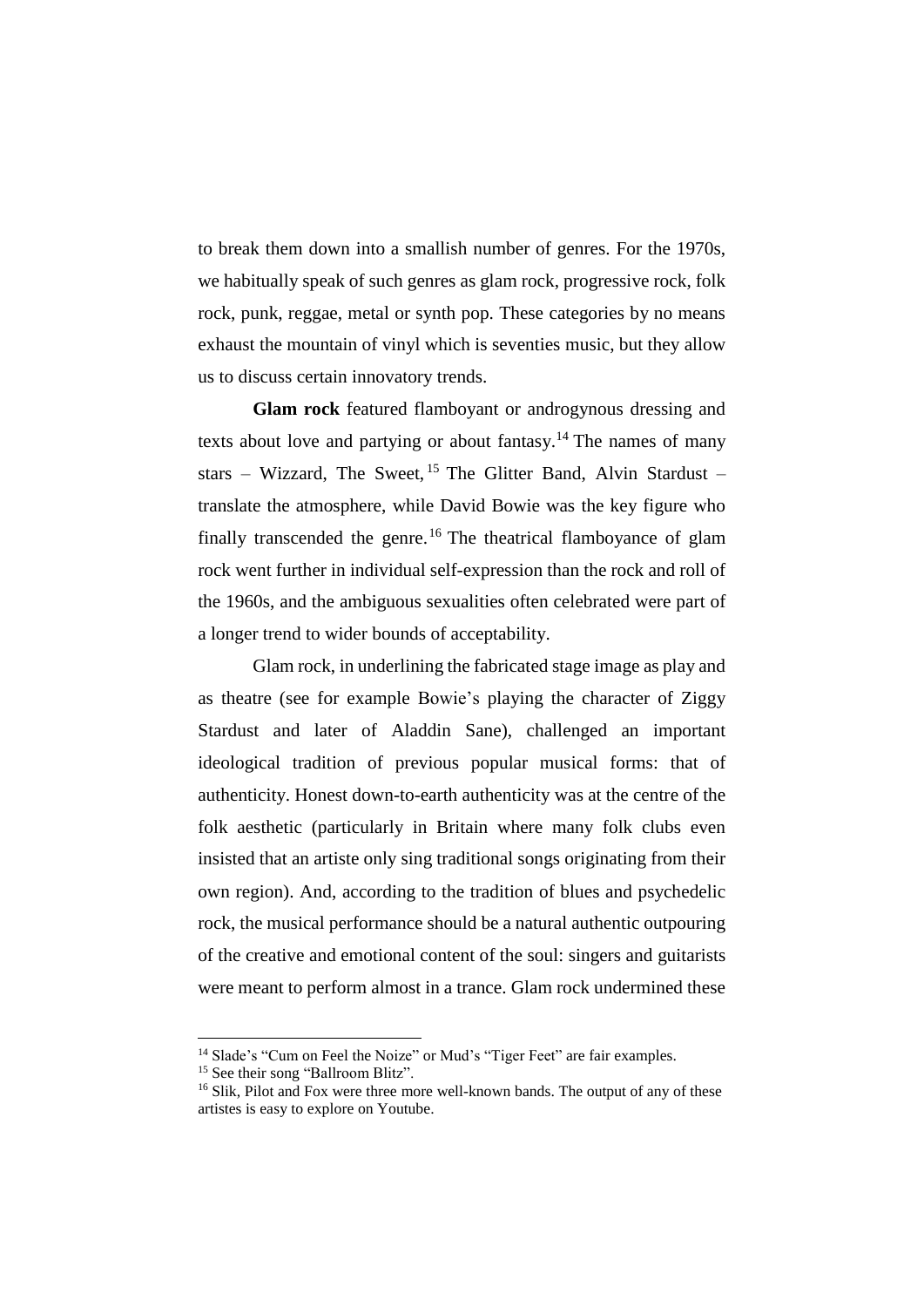myths by putting forward the artificial and the fabricated. It also emphasized the visual part of the show: lights, make-up and costume, in contrast to the centrality of the music defended by progressive rockers and others.

Glam rock attracted a significant mass following among working-class young people, especially young men, straight as well as gay, because it allowed the performance of masculinity to be individual, flamboyant and creative, rather than collective and taciturn as workingclass masculinity had often appeared. It has been suggested that working-class men aspiring to upward mobility were particularly sensitive to this genre of music.<sup>17</sup>

**Metal**, known at the time as heavy metal, also carried a good dose of theatricality. It, too, represented, among other things, a choice of how to perform masculinity, but the preference was more for sinister, aggressive sexuality than the elegant androgyny common in Glam. The metal genre was characterized by much higher volume than was traditional, by emphatic, jerky rhythm, and an original use of voice. Screaming, instead of being left as a form of articulation completely outside the field of artistic endeavour, was brought into the fold.

Themes were often dark: Satanism, drug taking, war and sadomasochism were very much present. Black Sabbath's albums around this time include the four titles *Paranoid*, *Sabotage, Heaven and hell* and *Mob Rules*. Deep Purple's include *Fireball*, *Machine Head*,

 $\overline{\phantom{a}}$ 

<sup>&</sup>lt;sup>17</sup> Andrew Branch, "Social Mobility, Masculinity And Popular Music: The Case Of Glam Rock". Unpublished Ph D Thesis, University of East London, 2010.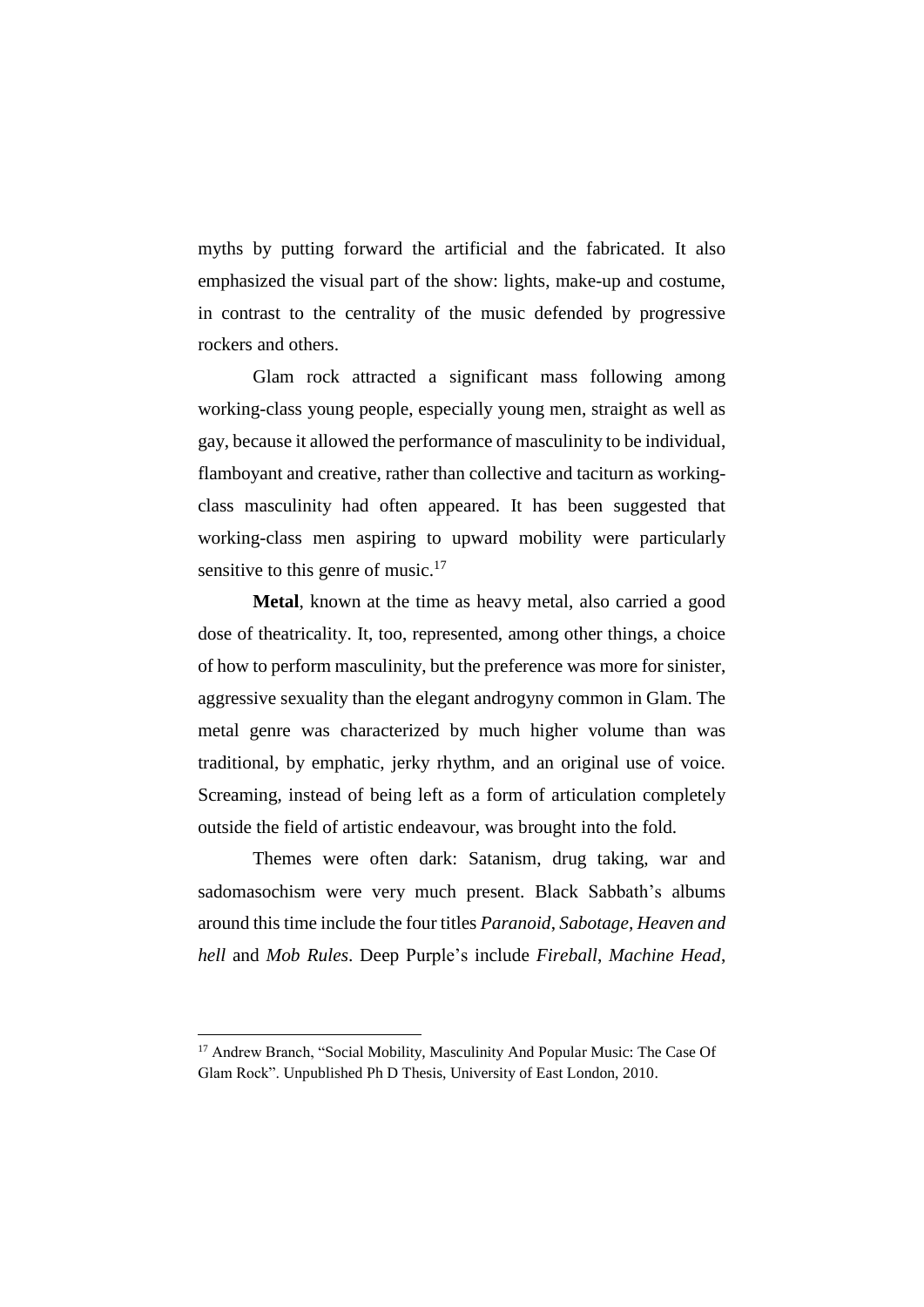*Burn* and *Stormbringer*. Judas Priest's albums include *Sin after Sin, Killing Machine* and *Screaming for Vengeance*.

Early key group, Black Sabbath, were working-class young men from the industrial parts of Birmingham. When interviewed about what made them produce such music, they emphasized their dissatisfaction with the hippie/Woodstock aesthetic, as well as the noises such as those of the industrial steam hammers they were used to hearing in their neighbourhood.<sup>18</sup>

Peace and love was not necessarily our reality. We came from Aston, which was a pretty rough and tough area in Birmingham. And there wasn't a whole lot of flowers being handed out in Aston. […]

We didn't actually embrace the possibility of going to San Francisco with flowers in our hair for very long. It was a couple of months in 1967. Then by the time the British winter started to bite, normally somewhere in October, I personally binned my belt and beads and the caftan wasn't keeping me too warm. We were just reflecting on what our reality really did feel like.

Bands from Manchester and Newcastle followed fast upon Birmingham. But if it was initially moved by a desire to contest a previous style of popular music (as is generally the case with new rock genres), heavy metal would be received by its audience as a way to contest other dominant attitudes. When they toured the United States in

<sup>&</sup>lt;sup>18</sup> Interview in the BBC documentary "Heavy Metal Britannia" <https://www.youtube.com/watch?v=AlpVVicUuQ8>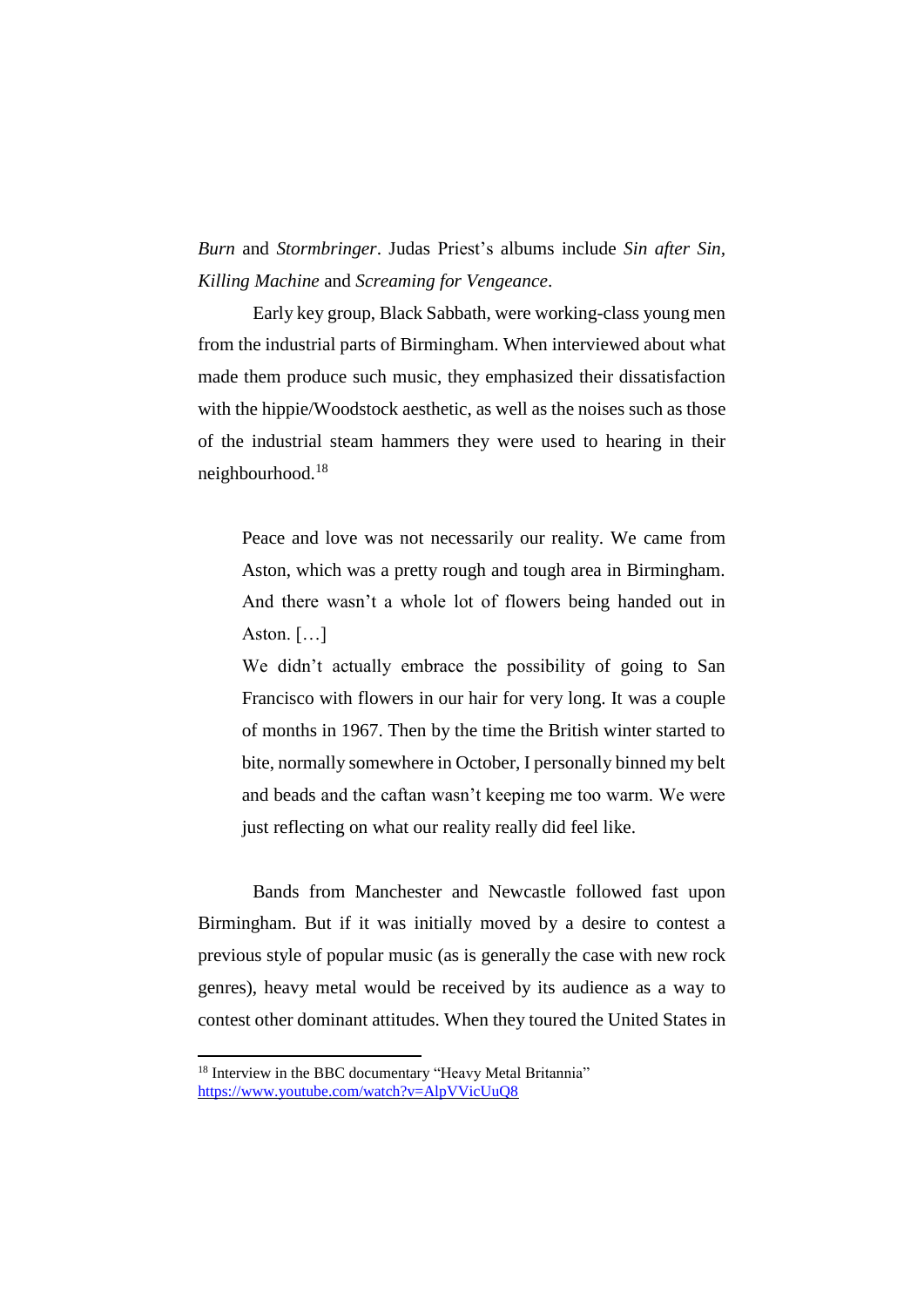the early 1970s, Black Sabbath's loud screaming vocals and distorted guitar gained considerably more popularity than in the UK, and appealed particularly to crowds of Vietnam War veterans who came to their concerts. Back in Britain, in 1972 or 1974, heavy metal may well have been an aesthetic rebellion both against upbeat, ambitious, optimistic, smartly dressed, establishment ways of life, and against elite appeals to the spirit of the Blitz and patriotic stoicism in times of crisis.

Those artistes grouped together under the genre label "**progressive rock**", sometimes classically trained,<sup>19</sup> recorded longer pieces, wanted coherent "concept albums" to be at the centre of their work, and eschewed the sexually boastful on-stage presence which had been part of the rock and roll experience. They represented a current which intended its work to remain relevant for many decades and not to be ephemeral.

**Folk** singing was, among other things, a way of performing national or regional identity. In particular, it was about performing Englishness, Irishness or Scottishness (in the 1970s, Welshness was mostly performed in the Welsh language and so relatively cut off from mainstream record markets and concert circuits). One could not imagine "British folk music", it had to be rooted in one and only one of the constituent nations of the British Isles.

**Reggae**, which had come to 1960s Britain from Jamaica, had initially been limited to West Indian communities in the bigger towns. Its texts in Jamaican dialect, rebellious attitude and bass-dominated beat had represented for young British West Indians something of their own

<sup>&</sup>lt;sup>19</sup> Pink Floyd, Genesis, Yes, Jethro Tull, Led Zeppelin, ELP and King Crimson are among the most commonly cited.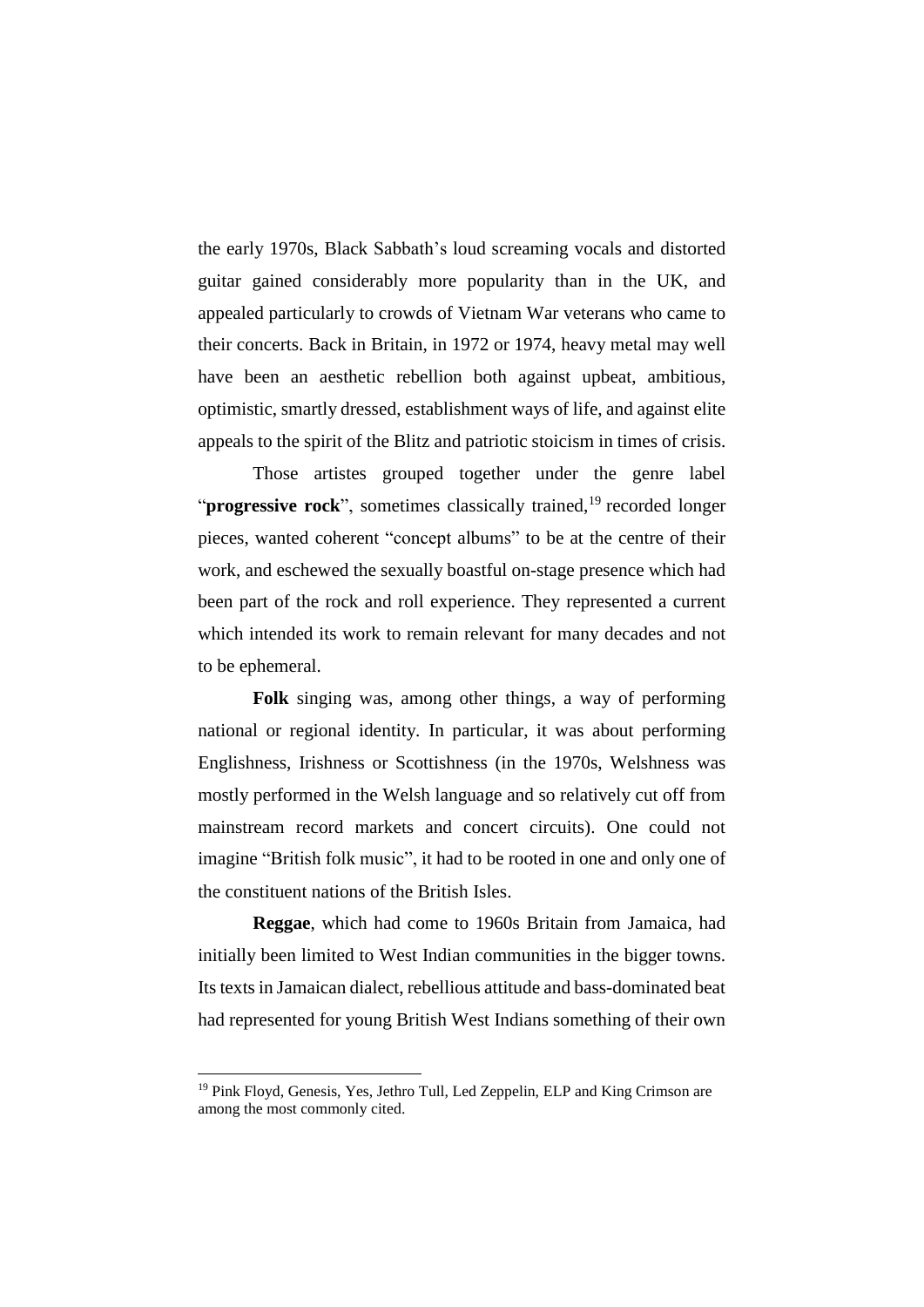in these times before multicultural education. It thus became a way of performing Blackness in a positive, laid-back, generally nonviolent but combative, style. When examining reggae, it must be remembered that, in the mass activities which are popular music, performing identity is not limited to the "real possessors" of a given identity. As long as the song or the concert lasts, the young white student can sing along, imagining themselves as a marginalized Rastafarian.

This is one of the key strengths of popular music in general. The timid bookish youngster at a heavy metal concert imagines himself as a virile Satanist from the first note to the last; the teenage male glam fan imagines what it would be like to wear makeup and create himself an elegant androgynous personality; the respectable young woman fan of iconoclastic punk singers, male or female, imagines herself expressing anger and cynicism in public.

The 1970s was the decade reggae moved into the mainstream in the UK, symbolizing the desire of young West Indians to be publicly part of British life on their own terms, and showing their rejection of their parents' deferential attitudes to the "Mother country". Bob Marley's work made reggae universally known: his album *Catch a Fire* in 1973 was his first hit album in the UK, and *Exodus* (1977) perhaps the most influential. Aswad (formed in 1975) and the more political Steel Pulse<sup>20</sup> (formed the same year) were the most successful of the bands formed by UK born descendants of West Indian families.

**Punk rock,** part artistic rebellion and part popular revolt, was more purely a product of the seventies. It was made possible because of

<sup>20</sup> Their albums included *Handsworth Revolution* (1978) and *Tribute to the Martyrs* (1979).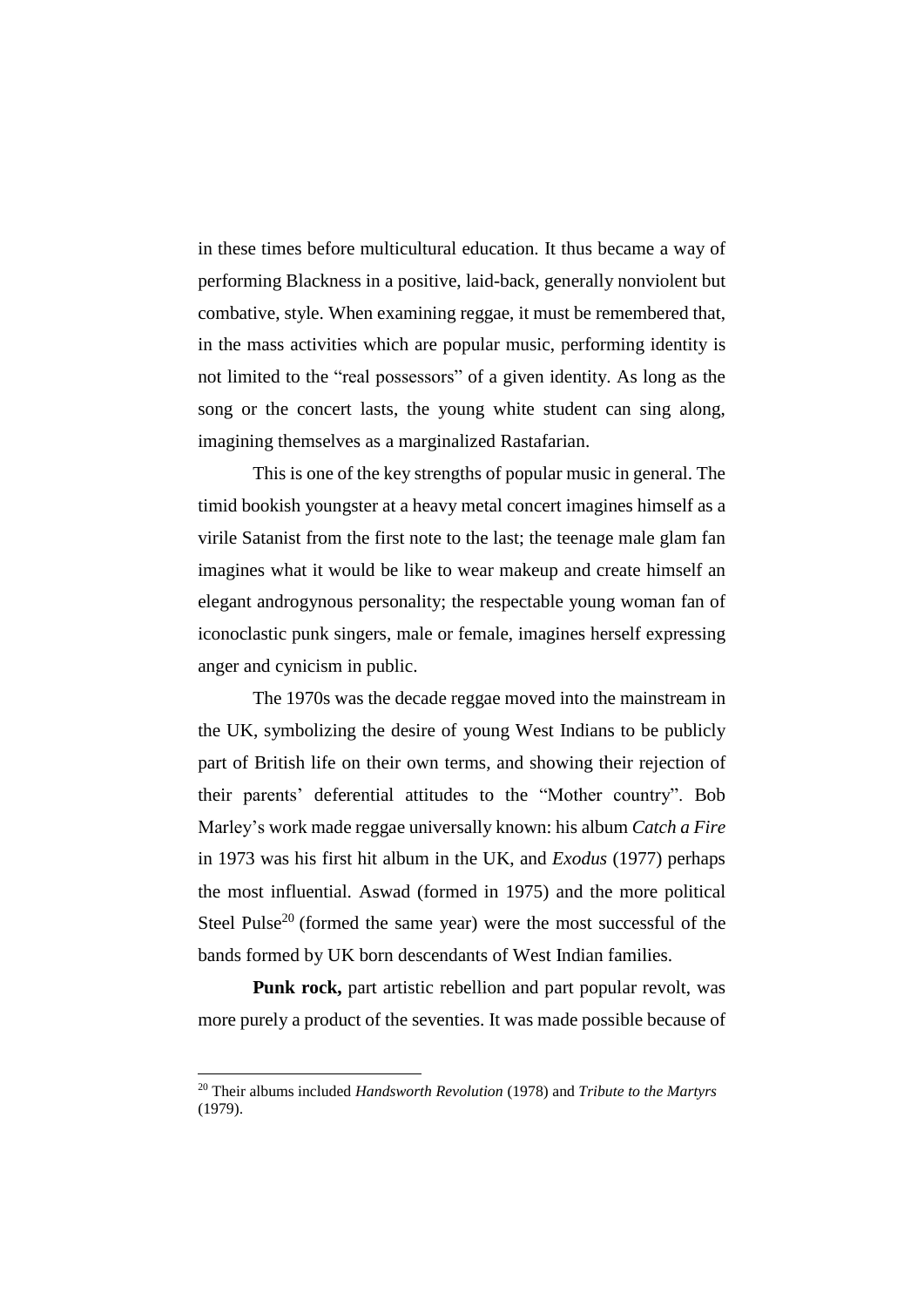previous musical activities. From the early seventies, the phenomenon of "pub rock" had grown up, encouraging pubs to rent out rooms for small concerts, and encouraging large numbers of young people to form rock groups. Pub rockers wanted to be involved in music making, and close to their audiences, and distrusted the huge concerts of what was becoming known as stadium rock.

From a purely musical point of view, punk rock did not bring much innovation apart from an accelerated rhythm, a prominence for the drums and a preferring of rapid start-up in a song to gradual buildup. Its main contribution lay elsewhere. Punk's emergence in 1976 was an aesthetic response to the social and political crisis, but also a grass roots rock movement protesting against the loss of rebellious spirit in rock, now frequently represented by superstars playing in stadiums for millions of dollars. Born in the art schools, it rapidly gained popularity among working-class youth.

The punk narrator is often a bitter, sarcastic loser, and sarcasm in popular music had before that time been very rare. The Sex Pistols songs "Pretty Vacant" and "God Save the Queen" are the most iconic examples. The genre reacted against sophisticated and overlong virtuoso prog rock productions and against cheerful disco dancing hits to sing instead a grittier malaise. Punk seemed to open the gates to dealing with a much wider variety of themes in popular song, with a particular emphasis on the gritty. So, urban rebellion,<sup>21</sup> mental health<sup>22</sup>

<sup>&</sup>lt;sup>21</sup> The Clash, "White Riot"

<sup>22</sup> The Undertones, "Jimmy, Jimmy".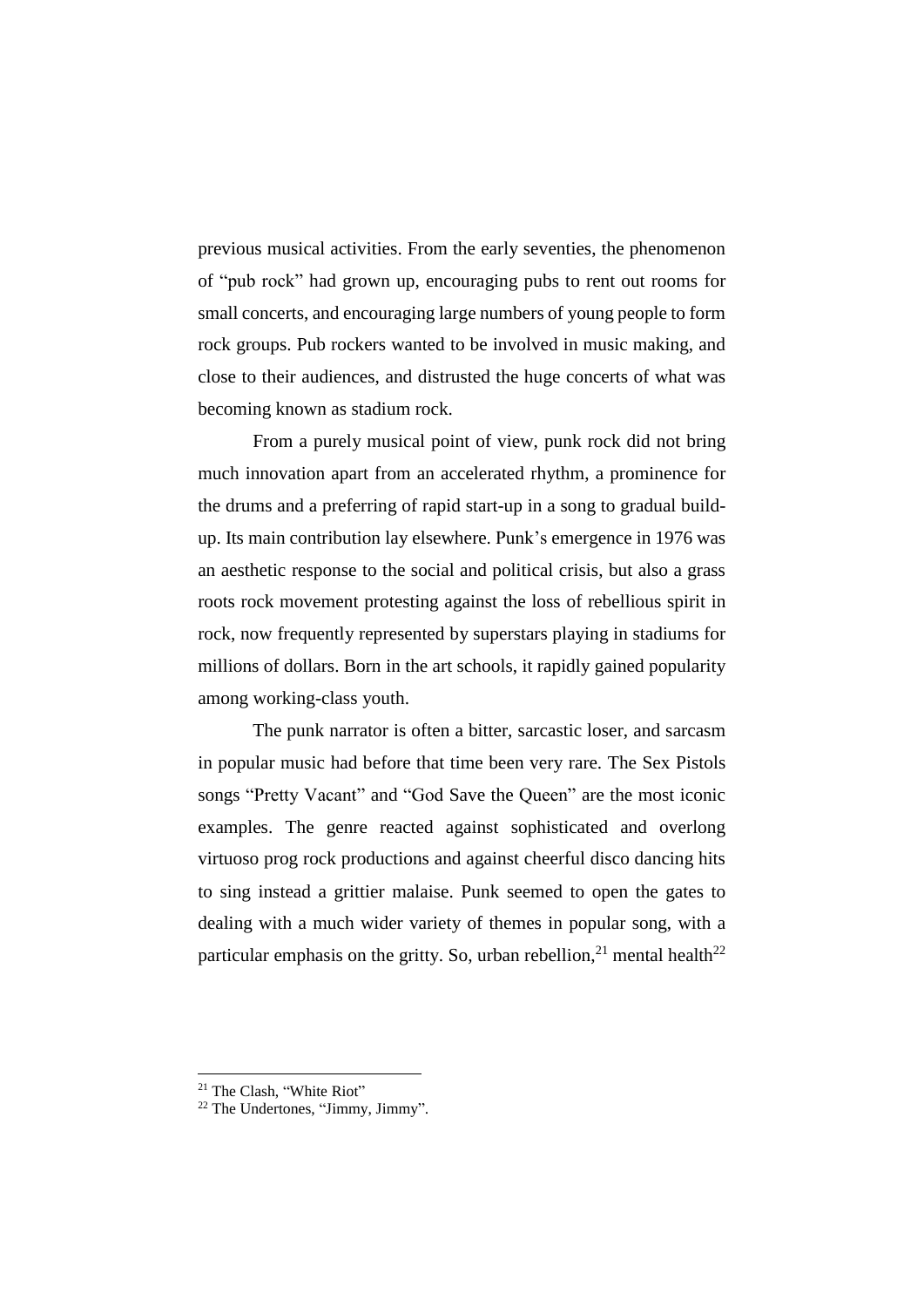Northern Irish politics,  $^{23}$  masturbation<sup>24</sup> parental pressure for success,  $^{25}$ or women's body image in society,<sup>26</sup> and many dozens of other topics were dealt with.

In the last few years of the decade, the **synth pop** genre emerged. Partly inspired by the German group Kraftwerk, this genre was aiming not at exploring new kinds of lyrical content or theatrical communication, but on producing new sounds, with the different kinds of synthesizer newly available commercially, or rigged up from spare parts by enthusiasts.

Kraftwerk's first appearance on UK television was on the popular science programme *Tomorrow's World* which aimed at showing people the technologies which were going to change their future.<sup>27</sup> The influence of Kraftwerk led some of those influenced by the Do It Yourself aesthetic of punk, to want to produce very new sounds. Out went all the guitars, drums and bass, to be replaced by synthesizers which had previously served only as an "extra" instrument in progressive rock bands. The genre of synth pop evolved very rapidly indeed. Before 1975 synthesizers were extremely expensive, more expensive than a car for example. Prices fell sharply towards the end of the 1970s, and this encouraged the rise of the genre. Tubeway  $Army^{28}$ , Ultravox<sup>29</sup> and The Human League<sup>30</sup> were important names.

<sup>&</sup>lt;sup>23</sup> Stiff Little Fingers, "Suspect Device".

<sup>&</sup>lt;sup>24</sup> The Buzzcocks, "Orgasm Addict".

<sup>&</sup>lt;sup>25</sup> XTC "Making Plans for Nigel".

<sup>&</sup>lt;sup>26</sup> Crass "Shaved Women".

<sup>&</sup>lt;sup>27</sup> An extract is available here <https://www.youtube.com/watch?v=sl46bxHuyR8>

<sup>28</sup> Their first album, entitled *Tubeway Army*, was released in 1978.

<sup>29</sup> Their first album was *Ultravox* ! in 1977.

<sup>30</sup> Their first album was *Reproduction* in 1979.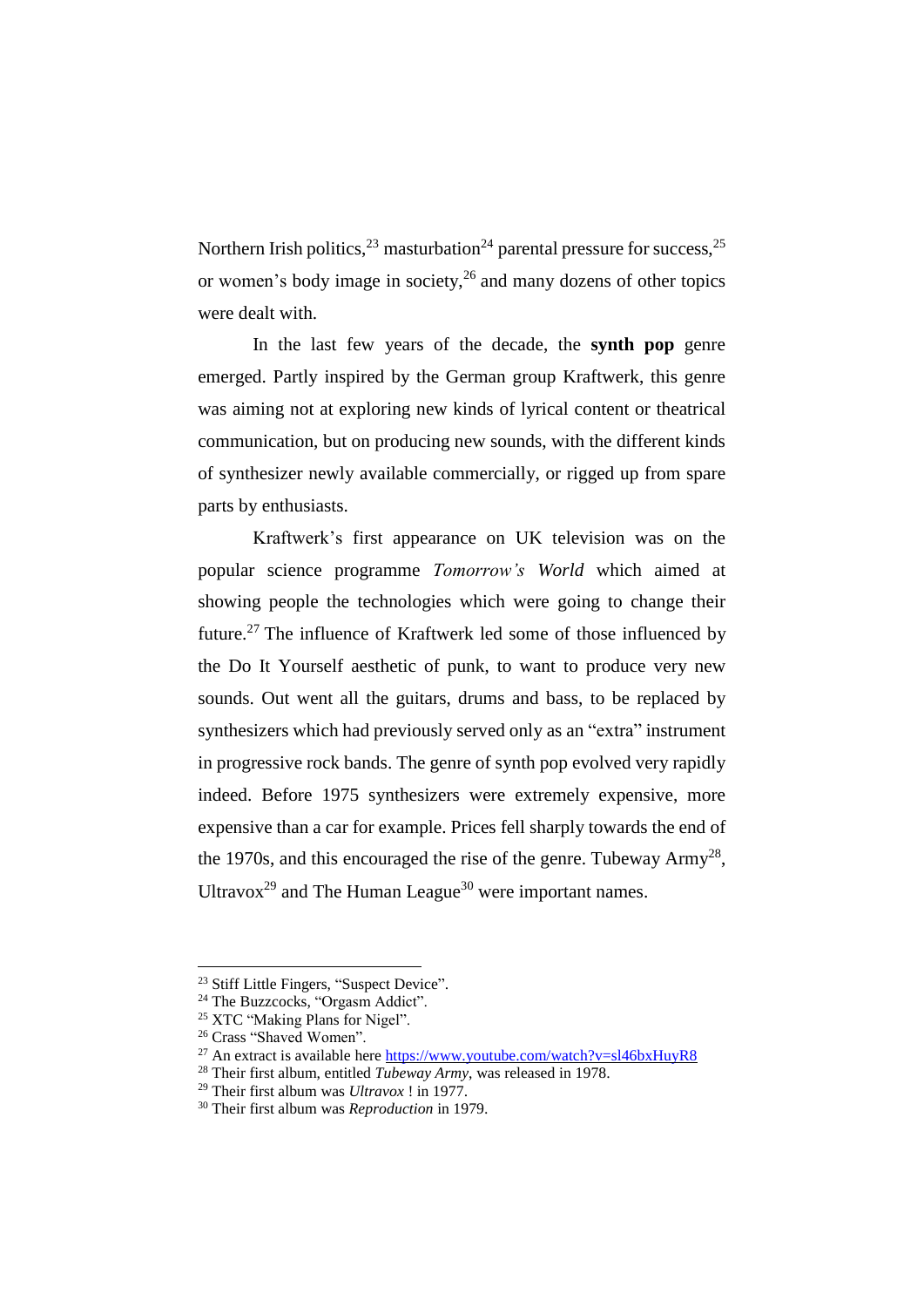### **Music and politics**

This brief survey of musical genres has looked at their capacities to adress some of the aesthetic and spiritual needs of a generation. But what of the political needs? The final question I wish to examine is "What effect did political music have in the 1970s?" This is a huge question, and the debate has often been polarized between the thesis that it is "obvious" that rock music changes the world and the opposite thesis that political popular music can only be preaching to the converted, or, worse, producing symbolic rebellion which is a brake on real rebellion. Britain in the 1970s, perhaps unsurprisingly given the social conflicts raging, produced a considerable corpus of political music.

There are (at least) three ways in which such music can try to make a difference. Firstly, through storytelling, in particular telling subaltern stories to mass audiences. When Rod Stewart, already a huge star, reached number 2 in the UK charts with "The Killing of Georgie" in 1976, a piece about a young homosexual thrown out of his home by his family and then killed by a homophobic street gang, the story telling was heard by millions of people and was found moving, even in an extremely homophobic decade.<sup>31</sup> The lyrics gave, to a mass audience, a concrete glimpse of the functioning of homophobia, at a time when there would have been, for example, no school curriculum content on the subject.

# His mother's tears fell in vain

 $31$  As a reminder, the very first member of parliament to declare his homosexuality in public did so in 1984, and the first ever Conservative member of parliament did so in 2002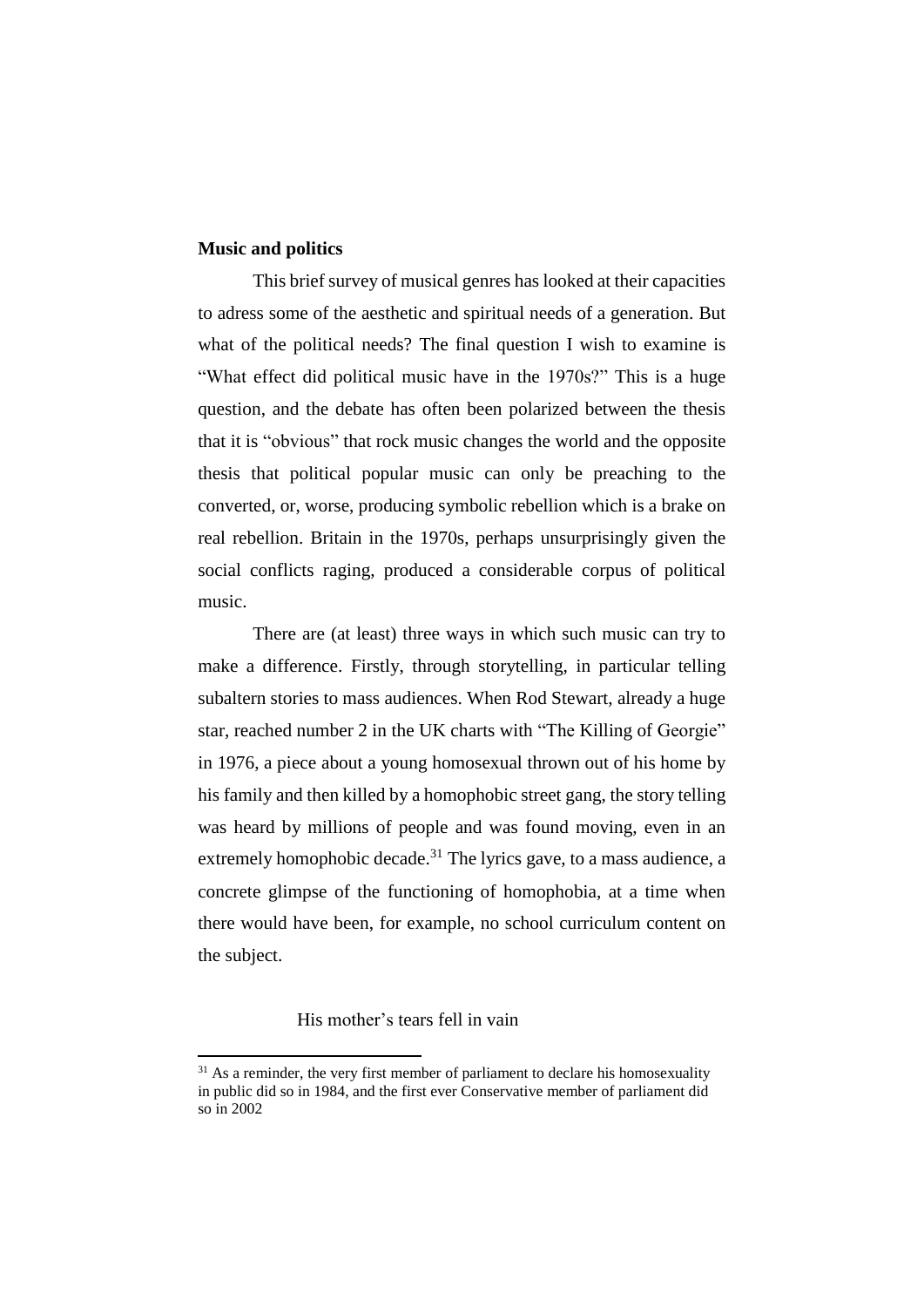the afternoon George tried to explain That he needed love like all the rest Pa said, "There must be a mistake: how can my son not be straight After all I've said and done for him?".

The stories told in song can be of unknown or fictional characters, or of those who have come to fame in a political context. The song, "Biko" released by Peter Gabriel at the end of the decade, in hommage to the Black South Adrican leader murdered in a police cell, is an example of the second. A comprehensive attempt at evaluating the song's political effectiveness has been carried out by a South African researcher, Michael Drewett. 32

Secondly, popular song can invite the listener to try out a narrator position for themselves. The "message" of political songs is not usually about transmitting information. Popular songs are meant to be listened to many times, and singing along, out loud or silently, is an important part of the experience. The listener/co-singer is asked for a few minutes to imagine that they are the narrator, the singer, or both. Songs can, then, encourage the listener to play the role of political commentator, suffering victim, powerful rebel and many other roles.

<sup>&</sup>lt;sup>32</sup> Michael Drewett, "The Eyes of the World Are Watching Now: The Political Effectiveness of 'Biko' by Peter Gabriel". *Popular Music and Society*, Vol 30, N° 1, 2007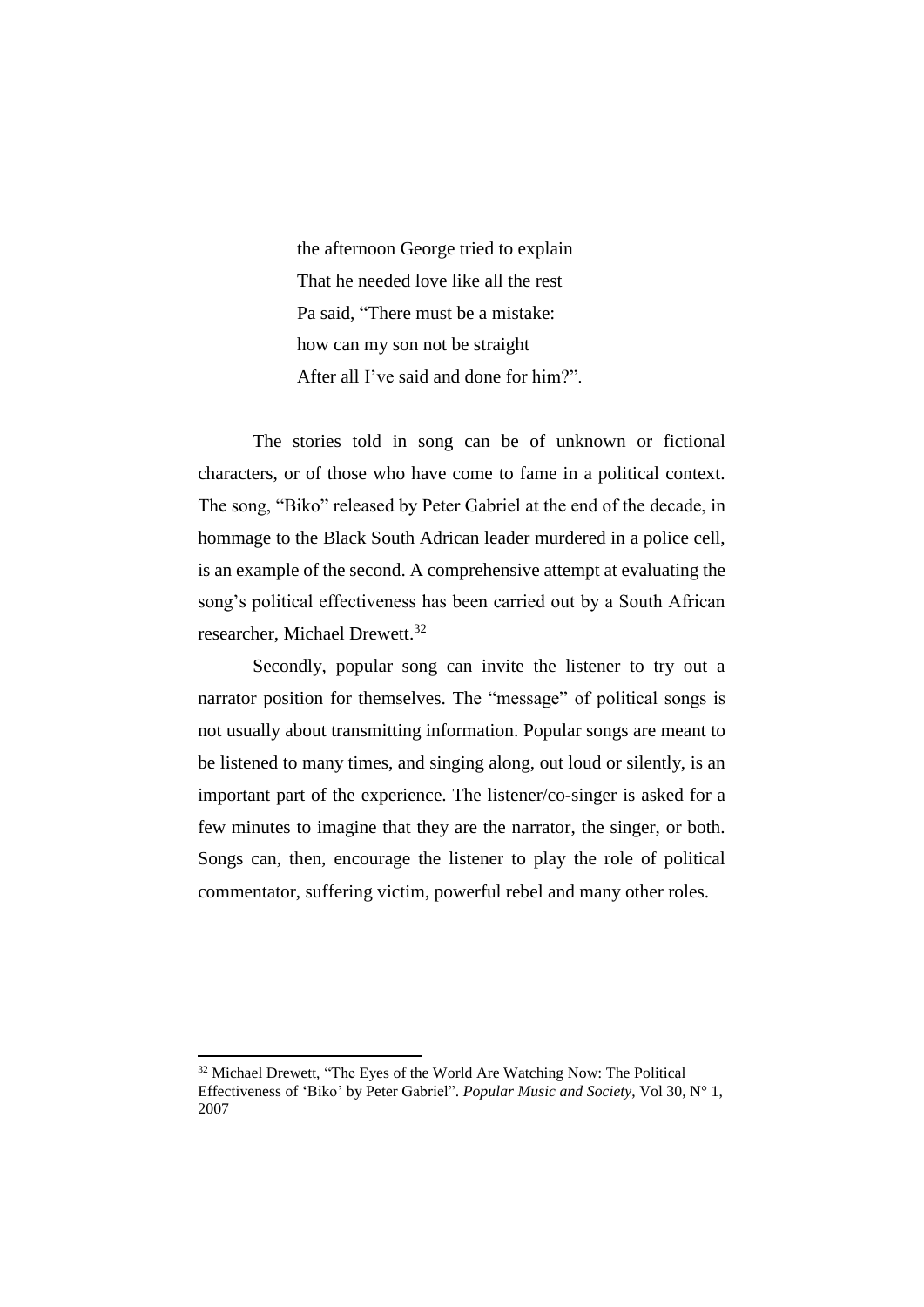Two examples will suffice. One of the most popular songs of the  $1970s<sup>33</sup>$  invites audiences to denounce, in non-standard English and with some hyperbole, the crueller sides of mass schooling.

> We don't need no education We don't need no thought control No dark sarcasm in the classroom Teacher, leave those kids alone All in all, you're just another brick in the wall.

Its tremendous popularity must indicate something about the mass experience of schooling in a decade of rapid change.

Another notable example from the 1970s was a song by the Tom Robinson Band: "Sing If You're Glad to Be Gay".<sup>34</sup> The verses ironized about the supposed freedom enjoyed by gays since the legalization of homosexuality in the late sixties. The chorus invited everyone – straight or gay – to imagine themselves briefly as a publicly declared, happy and proud gay person singing it out loud. In a decade in which the majority of gays were not easily accepted even by their closest family, this was a powerful contradiction to the oppression, and this kind of participatory theatre might help audiences to change their views. Since invisibility is a key element of this oppression, the effect was even more forceful.

 $\overline{\phantom{a}}$ 

<sup>&</sup>lt;sup>33</sup> Which even led the Marist priest who was headmaster of my high school to denounce its message in school assembly, though he showed a mediocre grasp of the meaning of the lyrics.

<sup>&</sup>lt;sup>34</sup> This website has comprehensive information about the song and its reception : <http://gladtobegay.net/>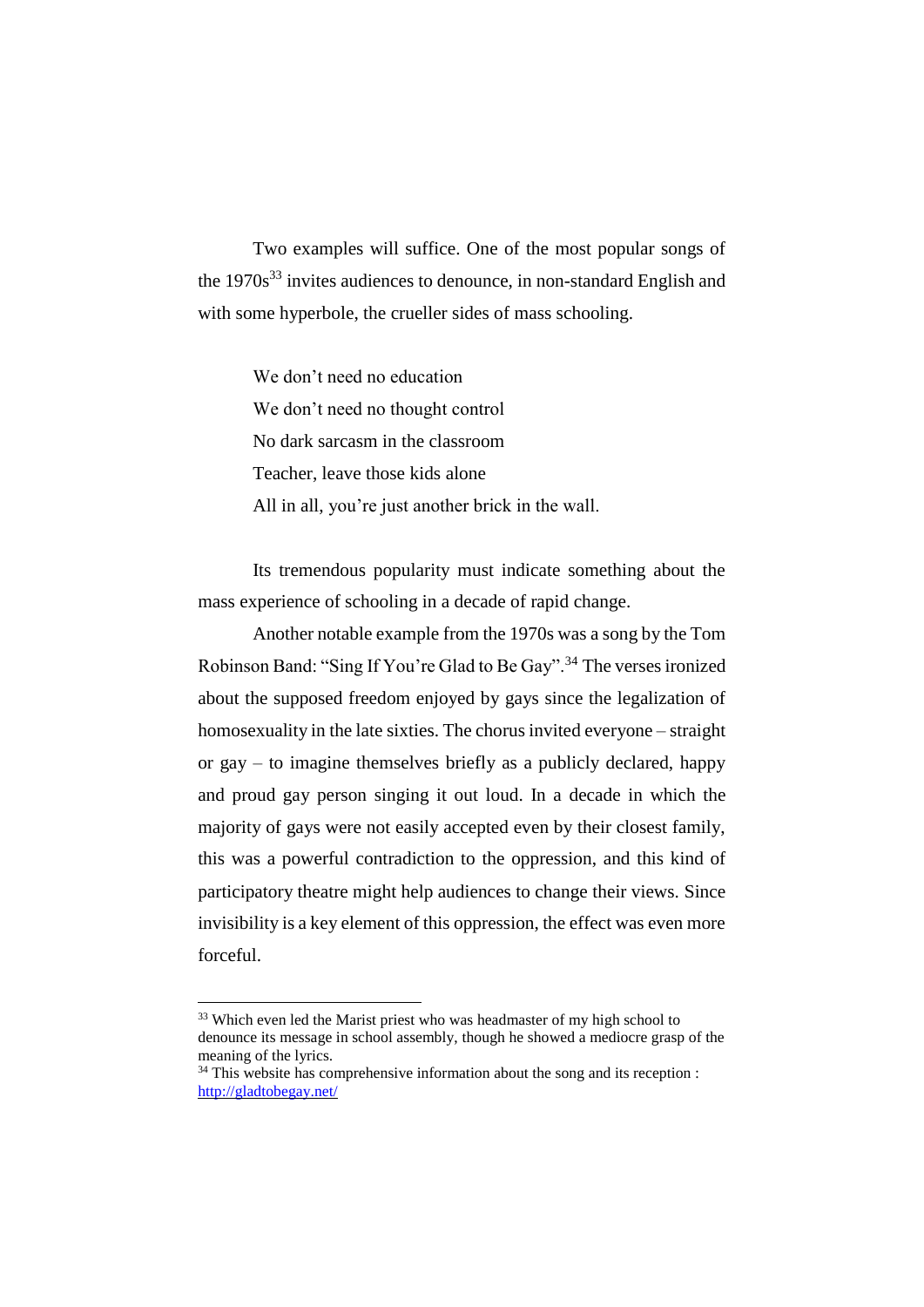Thirdly and lastly, music networks and activities could be used to mobilize and publicize political discourses. The Rock against Racism movement, which organized from 1977 on several hundred concerts with punk and reggae groups on the same bill, and produced millions of leaflets and bulletins to contradict the propaganda of the far right, has become the most well-known example.<sup>35</sup> There is no space to analyze it here, but significant work has been done on this.

This review of some, hopefully productive, questions on 1970s popular music and society has attempted to present a wide variety of interrogations, but all of them concentrated on a vision of popular culture as mass activity, and the analysis of popular music repertoires and processes as one aspect of a history from below which, although recognized as important in historical circles for a number of decades, is not always as present in public debate as it might be.

### **Works cited**

**.** 

AUSLANDER, Philip. *Performing Glam Rock: Gender and Theatricality in Popular Music*. Ann Arbor: University of Michigan Press, 2006. AUSLANDER, Philip. "I Wanna Be Your Man: Suzi Quatro's Musical Androgyny". *Popular Music*, Vol. 23, No. 1, 2004 BRANCH, Andrew. " Social Mobility, Masculinity And Popular Music: The Case Of Glam Rock". Unpublished Ph D Thesis, University of East London, 2010.

CHASTAGNER, Claude. *De la culture rock.* Paris: Presses Universitaires de France, 2011.

<sup>&</sup>lt;sup>35</sup> For a discussion of debates about its influence, see Ian Goodyer, "Rock against Racism: Multiculturalism and Political Mobilization", 1976–81, *Immigrants & Minorities: Historical Studies in Ethnicity, Migration and Diaspora,* 2003.